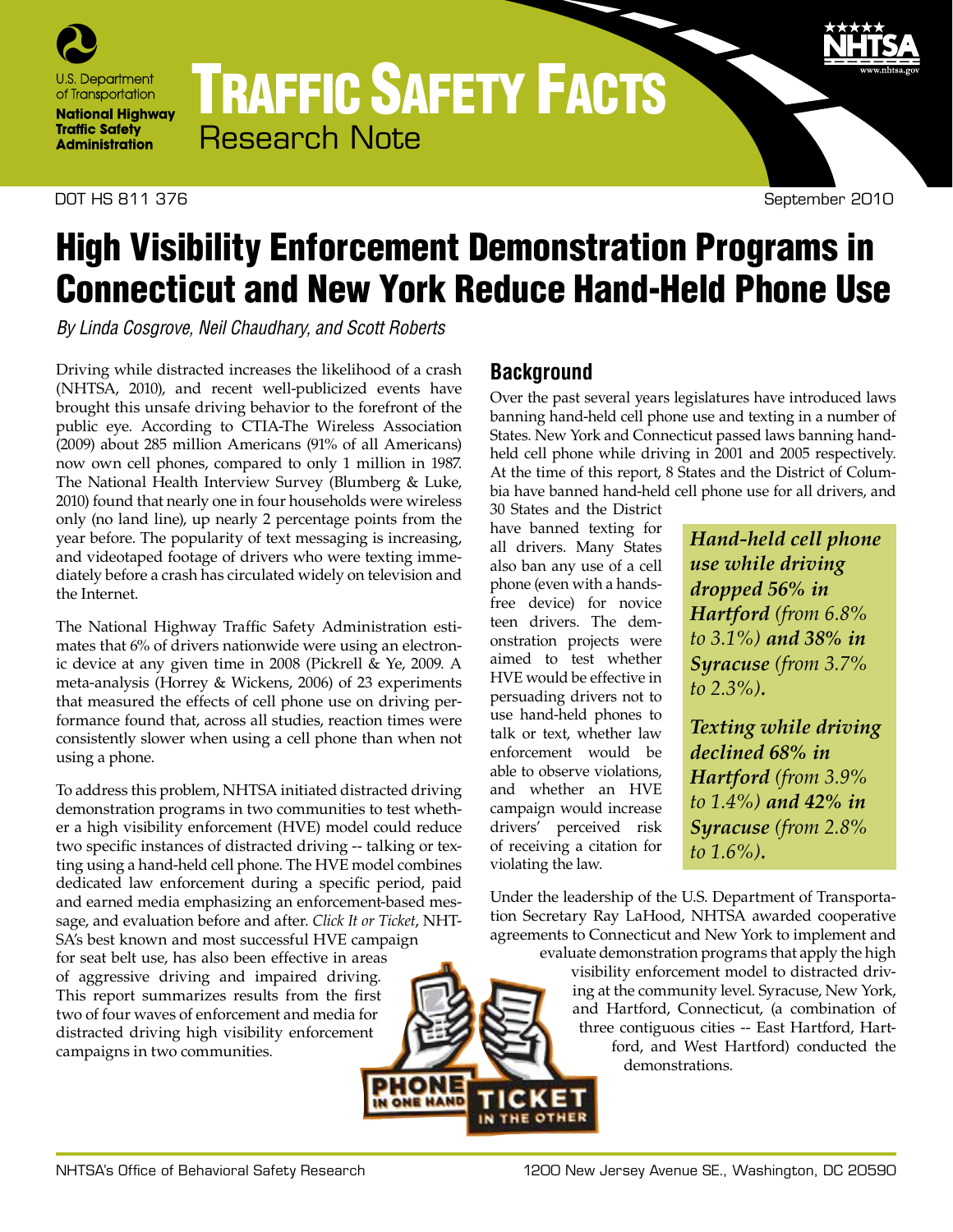# **Program Description**

NHTSA worked with the Connecticut Department of Transportation and the New York Department of Motor Vehicles' (DMV) Governor's Traffic Safety Committee to conduct model high visibility enforcement programs in the two selected communities. In Connecticut, the participating law enforcement agencies were the Connecticut State Police and the Hartford, West Hartford, and East Hartford Police Departments. In New York, the New York State Police, the Syracuse Police Department, and the Onondaga County Sheriff's Office participated. Both communities planned to conduct four waves of enforcement over the course of one year.

Under separate contracts, NHTSA provided evaluation and communications support to both sites. Preusser Research Group was the evaluation firm and the Tombras Group was the communications firm.

#### Table 1 **Demonstration Program and Evaluation Schedule**

|                     | Wave 1       |           |                 | <b>Wave 2</b> |  |
|---------------------|--------------|-----------|-----------------|---------------|--|
|                     | <b>CT</b>    | NΥ        | СT              | NΥ            |  |
| <b>Pre Wave</b>     | <b>March</b> | March     | July            | July          |  |
| <b>Observations</b> | $18 - 22$    | $25 - 27$ | $8 - 12$        | $8 - 10$      |  |
| <b>Pre Wave</b>     | March        | March     | July            | July          |  |
| Awareness           | $23 - 27$    | $15-19$   | $6 - 10$        | $5 - 9$       |  |
| Media               | April        | April     | July            | July          |  |
| <b>Flight</b>       | $4 - 16$     | $4 - 16$  | $22 - 28$       | $20 - 26$     |  |
| <b>Enforcement</b>  | April        | April     | July            | July          |  |
| <b>Dates</b>        | $10 - 16$    | $8 - 17$  | $24 - 30$       | $22 - 31$     |  |
| <b>Post Wave</b>    | April        | April     | <b>July 29-</b> | July          |  |
| <b>Observations</b> | $15-19$      | 15-17     | <b>August 2</b> | 29-31         |  |
| <b>Post Wave</b>    | April        | April     | <b>July 29-</b> | August        |  |
| Awareness           | $15 - 20$    | $19 - 22$ | August 3        | $2 - 6$       |  |

The first two waves of focused enforcement took place in April and July 2010. Table 1 shows the timeline for pre and post evaluation data collection, media flights, and enforcement in test and control sites.

# *Development of the Creative Material*

In September 2009 NHTSA explored a variety of project themes and held focus groups in Syracuse and Hartford (four in each city). Six potential taglines were selected for assessment. The line "A phone in one hand leads to a ticket in the other" received the highest marks. Based on additional comments, the line for the demonstration project was shortened to *Phone in One Hand, Ticket in the Other*.

The creative material was designed to generate high awareness of stepped-up enforcement efforts regarding local cell phone laws and convince drivers to adhere to those laws. In December 2009, eight more focus groups were held in Hartford and Syracuse to test four TV commercial ideas. The "BAM!" concept received the highest marks, and became the ad for the demo project.

# *Earned Media*

Secretary LaHood and NHTSA Administrator David Strickland launched the campaign with press events (U.S. DOT, 2010) in each State on April 8, 2010. These events generated considerable coverage from local and national media outlets including a feature on ABC-TV's *Good Morning America* (Clarke, 2010) and a feature on ABC News (San Miguel, 2010).

Each of the demonstration sites received sample earned media templates so that they could develop localized press releases, fact sheets and post wave press releases. Outreach with the news media and various partners during each wave resulted in scores of articles and events in both States. In Connecticut and New York, more than 100 news organizations developed news stories about the demonstration projects. Syracuse and Hartford actively generated opportunities to earn additional media for the program. For instance, New York initiated a media tour and the Connecticut DMV joined with Traveler's Insurance Company to sponsor a teen driving video contest.

# *Paid Media*

NHTSA's Office of Communications and Consumer Information purchased air time to promote the program activity and emphasize the enforcement component among the target audience of men and women 18 to 45 years old. The television spots are available online at distraction.gov/hartford and distraction.gov/syracuse. Figure 1 shows a still shot from one of the animated Internet ads also located on the Web site.

Advertisers use "gross rating points" (GRPs) to determine how much of their target audience is reached by a specific advertisement multiplied by the number of times the target audience sees it. For the first wave in April 2010, NHTSA purchased two weeks of advertising in each demonstration location at a level of about 535 GRPs for television/cable, 400 GRPs for radio, and an additional 2 million online impressions on Web sites like USAToday.com. This was considered a strong buy that would reach the target audience enough times that the ad's message would resonate with them. For the second wave in July 2010, NHTSA purchased one week of advertising in each demonstration location at a level of about 300 GRPs for television/cable, approximately 240 GRPs for radio, and an additional 1.5 million online impressions. The media expenditures were \$219,290 in Hartford and \$88,904 in Syracuse for both waves combine (see Table 2).

The Connecticut Highway Safety Office also ran the *Phone in One Hand, Ticket in the Other* slogan on variable message boards in and around the pilot area and purchased digital billboards on major Hartford Interstate Highways I-84 and I-91. The billboard message also ran at the XL Center, a sports and concert venue in downtown Hartford. This message ran on the XL Center digital billboard and outdoor marquee.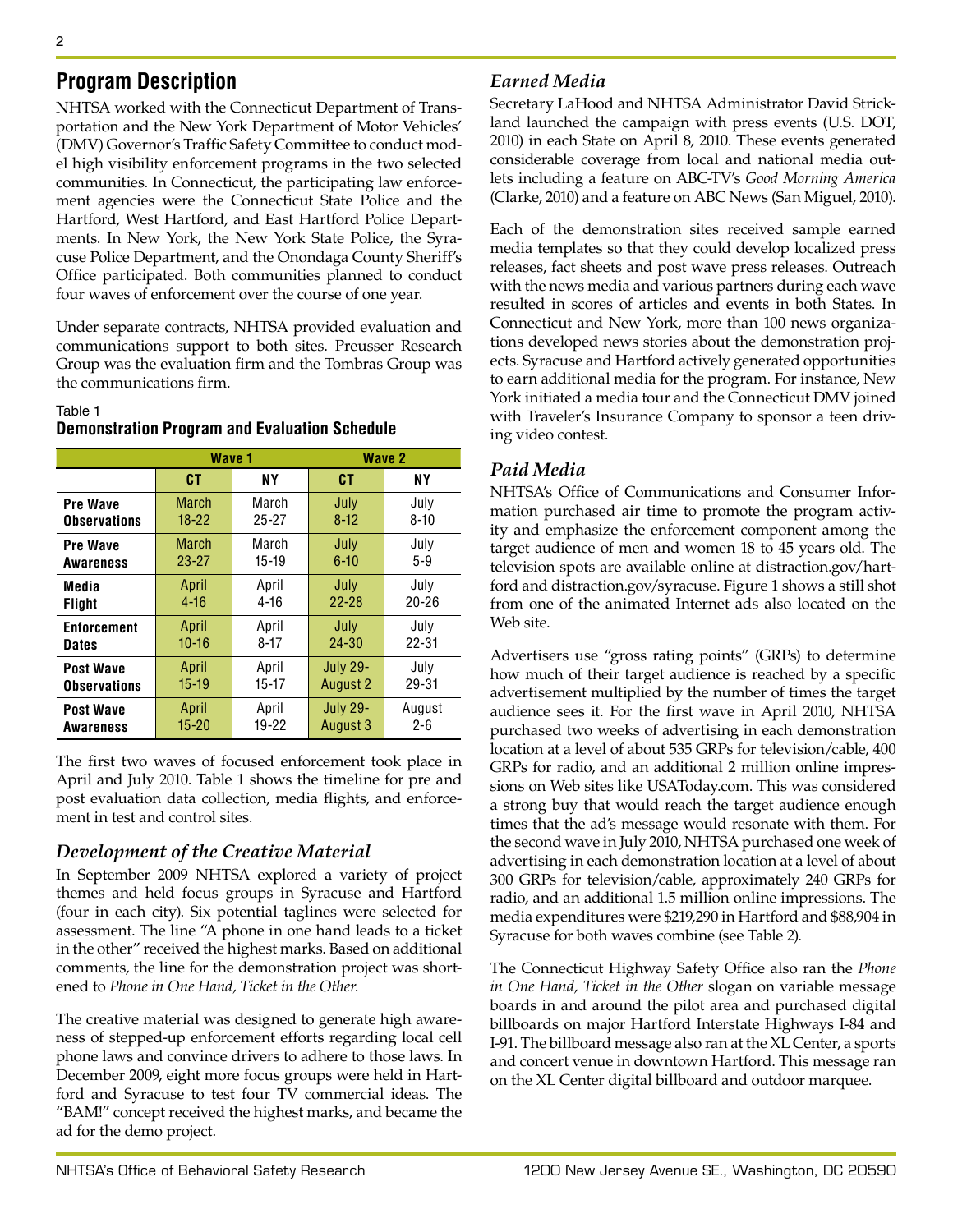## *Enforcement*

Hartford and Syracuse chose enforcement strategies tailored to their communities. Hartford preferred a spotter technique, where an officer, usually standing on the side of the road, radioed ahead to another officer whenever a passing motorist using a hand-held cell phone was observed. The second officer made the stop and wrote the ticket. The Connecticut Highway Safety Office prepared citation holders, short brochures that officers used to hold the tickets to provide specific information about Connecticut's cell phone law, the fine amount, and the risks associated with distraction.

Syracuse preferred roving patrols where officers drove though their jurisdiction actively seeking out distracted drivers using cell phones or texting. Officers reported that higher vantage points, SUVs, and unmarked vehicles were particularly effective in identifying violators. Both States found that having the flexibility to schedule overtime shifts as needed was critical to the successful implementation of the enforcement mobilizations.

#### Figure 1 **Scene From Animated Internet Banner Ad**



#### Table 2 **Media Buy**

|                    | Wave 1<br>(2 weeks) |                 | <b>Wave 2</b><br>(1 week) |                 |
|--------------------|---------------------|-----------------|---------------------------|-----------------|
|                    | <b>Hartford</b>     | <b>Syracuse</b> | <b>Hartford</b>           | <b>Syracuse</b> |
| <b>TV Cost</b>     | \$108,651           | \$36,898        | \$57,098                  | \$21,517        |
| <b>Radio Cost</b>  | \$108,651           | \$36,898        | \$57,098                  | \$21,517        |
| <b>Online Cost</b> | \$5,000             | \$5,000         | \$3,750                   | \$3,750         |
| <b>Total Cost</b>  | \$140,855           | \$54,159        | \$78,435                  | \$34,745        |

#### Table 3 **Enforcement Hours and Citations Issued**

|                                    | Wave 1          |                 | Wave 2          |                 |
|------------------------------------|-----------------|-----------------|-----------------|-----------------|
|                                    | <b>Hartford</b> | <b>Syracuse</b> | <b>Hartford</b> | <b>Syracuse</b> |
| <b>Dedicated</b><br><b>Hours</b>   | 1,345           | 1,370           | 1,856           | 1,337           |
| Hand-Held<br><b>Phone Use</b>      | 2,329           | 2,185           | 2,327           | 1,977           |
| Text/E-mail/<br><b>Distraction</b> | 279             | 115             | 21              | 169             |
| Citations/10k<br><b>Population</b> | 107             | 167             | 100             | 156             |

Both Hartford and Syracuse dedicated officers to vigorously enforce the hand-held cell phone ban during the two waves, exceeding benchmarks based on previous high visibility enforcement campaigns. Table 3 shows the number of enforcement hours and phone and texting citations issued in each site, along with the rate of citations per 10,000 of each city's population.

# **Evaluation Methodology**

Before and after each enforcement wave, NHTSA conducted observations of driver cell phone use and collected public awareness surveys at driver licensing offices in each test and comparison site.

Albany, New York, served as the comparison area for Syracuse. Bridgeport and Stamford, Connecticut, were noncontiguous control areas to match the demographics of the three Hartford area cities. Control sites allow evaluators to separate the effect of the demonstration program from extraneous influences that may be going on in the State. None of the control sites received the paid media advertising and law enforcement officers continued their usual enforcement activities without special emphasis on cell phone laws.

# *Cell Phone Observations*

Cell phone observations were taken at 15 sites in each intervention area, plus 15 sites in Albany, 15 in Stamford, and 7 sites in Bridgeport. Sites were selected from road segments based on traffic volume estimates. Three of the sites in each area were highway off-ramps. The rest of the sites were identified from the highest volume segments, assuring that they were geographically dispersed throughout the areas. The main goal of site selection was to capture the bulk of the traffic streams in the given area.

Observation protocols were based on NHTSA's National Occupant Protection Use Survey (NOPUS) observation protocols, adapted to increase sample size. An earlier formulation of the method, consistent with NOPUS observation protocols, had observers sampling from traffic stopped at red lights. Therefore all selected sites were at traffic light controlled intersections. Pilot testing of this method resulted in few observations and NHTSA modified its method to observe moving traffic only. Observations were made from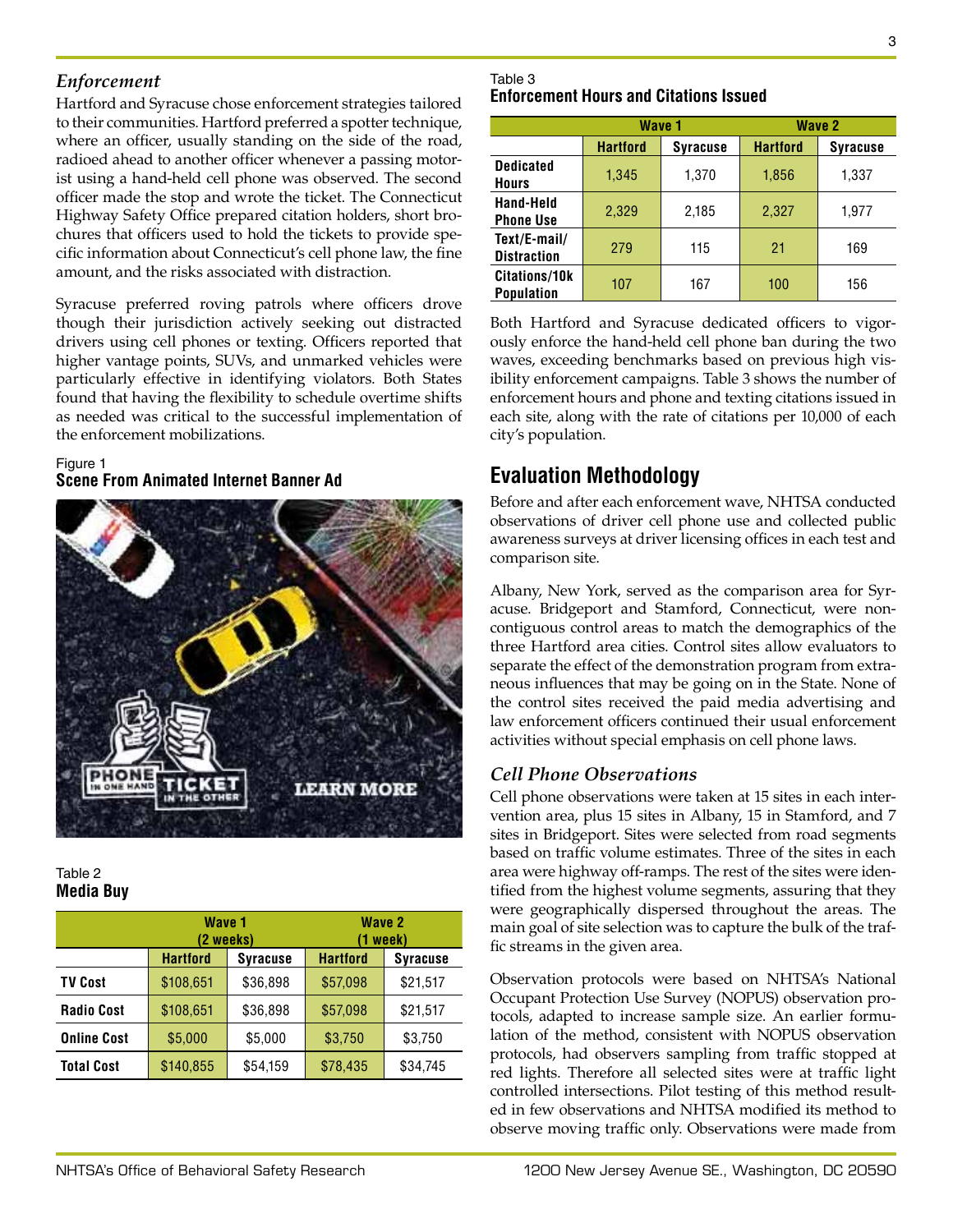street corners observing one direction of traffic (the vehicles traveling in the lanes nearest the observer) for one hour at each site. When traffic signals turned red, observers pivoted and sampled vehicles from the moving traffic on the cross street. Observers coded vehicle type, sex, estimated age (16- 24, 25-59, 60+) and whether the driver was holding a handheld phone to her or his ear, manipulating a cell phone (other than by holding to one's ear) and if the driver had a handsfree headset (e.g., Bluetooth) in the visible ear.

The main analyses were the average percentage of each of the three cell phone use categories separately for each test and control area. Weighting of data occurred prior to analysis so that each site held equal weight. That is, for a 15-site survey in which the number of observed drivers varied between sites, the percentage use recorded in each site contributed an equal 1/15 of the total use rate for that area. Binary logistic regressions analyses evaluated the significance of differences and chi squares were conducted for raw data for subsets of the data (e.g., age). Over 121,000 vehicles were observed for the first two waves of the demonstration program.

#### *Self-Reported Use and Awareness Surveys*

Motorists who visited driver licensing offices in the test and comparison sites completed a single page questionnaire asking whether they had seen or heard of the distracted driving program, enforcement, or messaging. They were asked about their cell phone use while driving and whether they had changed their cell phone use in the past 30 days, among other topics. Surveyors collected more surveys for the first (pre Wave 1) administration and will do the same for the final (post Wave 4) administration to increase the power of analyses for both baseline and final data. Over 11,000 selfreport surveys were collected for the first two waves of the demonstration program.

Researchers collected some data a bit later than originally planned (Table 1). In Syracuse there was a clerical error on the final question about slogan recognition. For this question, the analyses report data from another survey administered two weeks later in both Syracuse and Albany. There were inexplicable fluctuations in the Wave 2 results (pre and post) in the Albany surveys compared to Wave 1. For example there were 14% (pre) and 11% (post) of the respondents who reported having gotten a ticket for using a hand-held phone in the past month for Wave 2. This value was only 1% in both pre and post Wave 1 surveys. The data collected two weeks later were more comparable to Wave 1 results. For this reason the researchers deemed the original data from Albany Wave 2 unreliable. The analyses report only the re-sampled post wave data for Albany.

# **Results**

#### *Observed Phone Use in Connecticut*

The results of Wave 1 showed a significant decrease  $(p < .01)$ in hand-held cell phone use in the Hartford areas from 6.8% before the program to 4.3. afterwards (see Figure 2). The control areas also showed a slight decrease in hand-held cell phone use, but this was not statistically significant (6.6% to  $5.9\%, p > .05$ ).

#### Figure 2 **Observed Hand-Held Phone Use in Connecticut**



There were further reductions in observed hand-held cell phone use in the second wave in the Hartford intervention area. In between waves, there was minimal increase in handheld cell phone use in the Hartford areas, when the program was silent. Observed use was 4.6% at the pre measurement of the second wave, dropping to 3.1% in the post measurement (*p* < .01). Use in the control areas continued a slight, although not statistically significant, downward trend, starting at 5.6% and dropping to 5.3% (*p* > .05).

From the baseline (pre Wave 1) to the end of the second wave (post Wave 2) hand-held cell phone use dropped 56% (from 6.8% to 3.1% in the Hartford areas compared to 20% (6.6% to 5.3%) in the control areas.

Most of the decrease in cell phone use was attributed to drivers age 25 to 59 in the Hartford area. Young drivers 16 to 24 dropped 5.3 percentage points (from a pre of 9.0% to a post of 3.7%) following enforcement during Wave 1. However, relatively small sample sizes for this group made this drop only marginally significant ( $p < .06$ ). There was no change for the second wave for the young drivers and there was also no change in use among this group for control areas in either wave. For the 25- to 59-year-old age group, there were significant pre to post drops for both waves in the Hartford area. The changes in the control areas were not significant for either wave and there were no significant effects for the oldest drivers in either wave in either area.

There were significant drops in observed phone use for men and women in both waves in the Hartford area. Surprisingly, there were significant (*p*'s < .05) pre to post decreases among female drivers in the control area for both waves but no change for male drivers.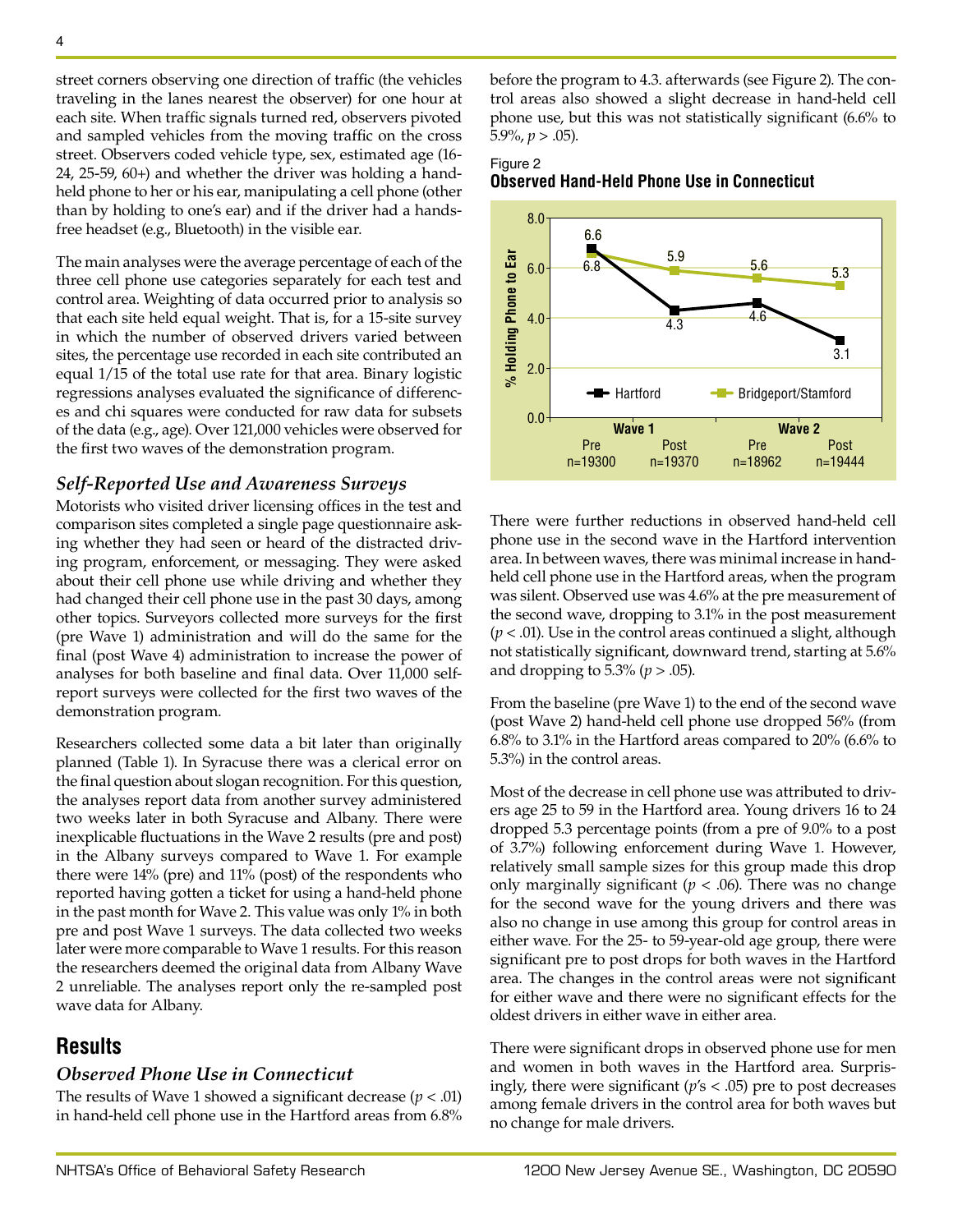For Wave 1, headset use significantly decreased from pre to post in both the Hartford area (3.5% to 2.8%) and in the control area (4.1% to 2.7%). For Wave 2, none of the pre to post differences were significant in either the test or control sites.

The percentage of people observed manipulating their phones decreased significantly in Wave 1 from pre to post. There was a larger decrease in the Hartford area (3.9% to 2.7%) than in the control area (2.8% to 2.1%). For Wave 2 there was another significant pre to post decrease without much of an increase between waves in the Hartford area (2.6% to 1.4%). There was no change in the control area for the second wave (2.6% to 2.6%).

## *Observed Phone Use in New York*

The results of Wave 1 showed a non-significant decrease in hand-held cell phone use in Syracuse going from 3.7% to 3.2% (*p* > .05) (see Figure 3). There was an unexpected decrease in use in the control area that did reach significance. In Albany use started at 5.0% and dropped to 3.9%.

Wave 2 results were more in line with expectations. Between waves there was no increase in hand-held cell phone in Syracuse and use remained at 3.2%. After the second wave there was a significant drop in use to  $2.3\%$  ( $p < .01$ ). Use in Albany rebounded between waves and was 4.5% prior to Wave 2. There was a drop in hand-held cell phone use in Albany (to 3.9%) but this decrease was not significant.

### Figure 3 **Observed Hand-Held Phone Use in New York**



From the baseline (pre Wave 1) to the end of the second wave (post Wave 2) hand-held cell phone use dropped 38% (from 3.7% to 2.3%) in Syracuse compared to a 22% decline (from 5.0% to 3.9%) in Albany.

Drivers 25 to 59 accounted for most of the decrease in cell phone use in Syracuse in Wave 1, but not enough to influence the overall observation rate. None of the other age categories in Syracuse showed a decrease for this wave. The same age group was also the only significant decrease for the Albany drivers in Wave 1. For Wave 2, this group was again the only age group showing a significant decrease in Syracuse. In Albany, despite no overall significant drop, the drivers under 25 showed a significant decrease in driving while using a hand-held phone.

During Wave 1, male drivers showed a significant decrease in driving while on a hand-held phone in Syracuse while women did not. This effect for men was also the only significant drop in Albany. In the second wave men again significantly reduced their use in Syracuse while women did not. Conversely, there was a small but significant decrease in use by women in Albany but not men.

Observations of phone manipulation (e.g., texting, dialing) significantly decreased ( $p < .05$ ) in Syracuse in Wave 1 (2.8%) to 2.2%). There was also a decrease in Wave 2 (2.2% to 1.6%), but this decrease was not significant. The observed rate of manipulating a phone while driving was much higher in Albany than Syracuse. In both waves there was a significant pre to post decrease in observed phone manipulation in Albany (Wave 1: 6.3% to 5.3%; Wave 2: 5.7% to 3.0%). Both cities showed an overall decrease of 43% in observed phone manipulation from the baseline to the end of the second wave, with an absolute change of 1.2 percentage points in Syracuse and 3.3 points in Albany.

There were no significant changes in Syracuse in the percentage of drivers observed with hands-free headset. In both waves (pre and post) the rate was about 2% (ranging from 1.7% to 2.3%). Albany's rate of hands-free use was more variable ranging from 4.4% to 2.6%. There was a significant decrease between pre and post use rates during Wave 1 (4.4% to 2.8%).

# *Self-Reported Cell Phone Use and*

# *Program Awareness in Connecticut*

Respondents in Connecticut were aware of and knowledgeable about the program and enforcement. From pre to post in Wave 1, Hartford area respondents reported increased chances of getting tickets while there was no effect in the control area. In both Syracuse and the control site, Albany, respondents also reported hearing more general distracted driving information after Wave 1 than before. In Wave 1 there was a decrease in the percentage reporting that it is important for police to enforce the hand-held cell law in both Hartford and control areas, but much of the decrease was restored by Wave 2. There was a pre to post increase in the Hartford area in Wave 1 for reports of having ever gotten a cell phone ticket. Similarly there was a pre to post (Wave 1 only) increase in reports of getting a ticket in the past month (for the control area also).

During Wave 2 there was an increase in the percentage of respondents in the Hartford area who heard about enhanced police enforcement. There was no such increase during Wave 1, but there was an overall gain between the waves. There were no significant effects for the control area.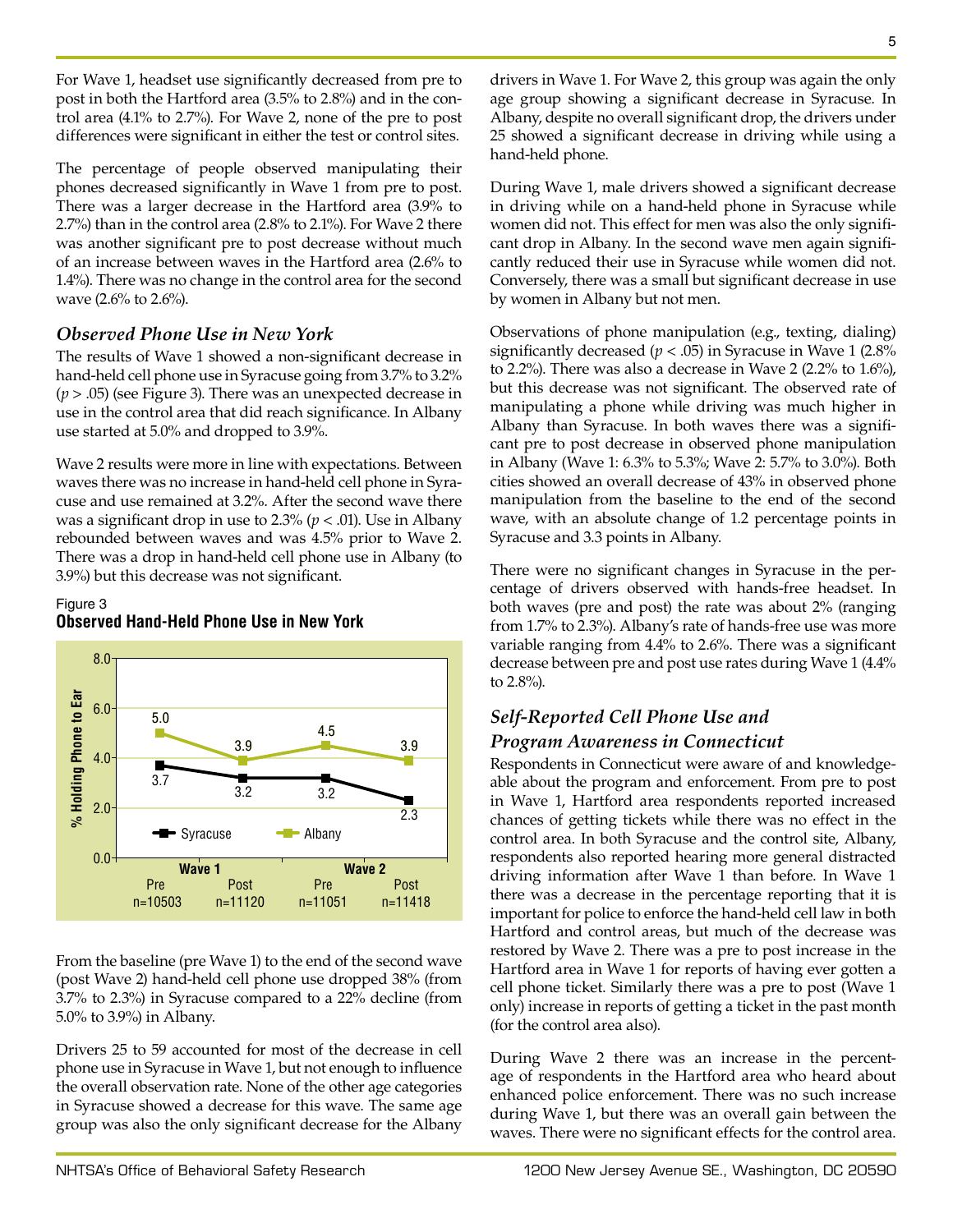During Wave 1 there was actually a decrease in the percentage of people having heard about distracted driving in general (both areas) but in Wave 2 there was a large increase (pre to post) in recognition for the Hartford area (but not the control area).

Awareness of the *Phone in One Hand, Ticket in the Other* slogan started at 5% in the pre of Wave 1. Following the first wave, recognition rose significantly to 32%. There was also a significant increase in the control area but not of the same magnitude (5% to 11%). Wave 2 led to further increases in recognition in the Hartford areas (27% to 47%). There was no increase in the control areas (8% to 10%).

Recognition of other slogans was not as high. The other most recognized slogan in the Hartford area following Wave 2 was *I-Promise Not to Drive Distracted* which was recognized by 15% of respondents. A local TV station (WFSB) has been running messages with this slogan between enforcement waves. Ten percent of the respondents recognized *Hang Up or Pay Up*, an enforcement type distracter slogan not in use in the area. Recognition of Oprah Winfrey's *No Phone Zone*  was at 8%.

There was an increase in Wave 1 for judgments of frequency of cell phone use while driving, with no effect for the control group. The effect dissipated by Wave 2 -- the Wave 2 pre and post measures were much lower than the post of Wave 1. There was also a significant increase in self-reported texting during the first wave in the Hartford area. During the second wave there was a significant decrease in reported use by the control area respondents.

# *Self-Reported Cell Phone Use and*

## *Program Awareness in New York*

Overall, Syracuse respondents knew about the enforcement and messaging campaign. Drivers in Syracuse reported having heard about the cell phone enforcement with significant pre to post increases for each wave. They also reported hearing about distracted driving (in general) more in the post of Wave 1 than in the pre of Wave 1 and this was also true in Albany. There was also an increase in self-reported tickets within the last month for Wave 1 in Syracuse. There was an increase in both waves for perceived strictness of police enforcement in Syracuse while there was a significant decrease during Wave 1 in Albany, the control site.

Unexpectedly, self-reported hand-held cell phone use increased from pre to post in Wave 1 in Syracuse. Albany's rates stayed the same. There were no changes in self-reported texting while driving.

Recognition of the main message, *Phone in One Hand, Ticket in the Other*, increased 32 percentage points in Syracuse (5% to 37%). The rates were flat in Albany, going from 4% to 5%.

Slogan recognition for Syracuse went from 5% to 21%. It is likely that recognition would have been even higher immediately following the campaign. Indeed, the recognition was at 37% following Wave 1. Rates in Albany, the control site, stayed the same going from 4% to 5%.

Recognition of other slogans was considerably lower at the end of Wave 2 in Syracuse. For example *Hang Up or Pay Up*, (not in use in the area) was 11%. Eight percent of the respondents recognized Oprah Winfrey's *No Phone Zone*.

There was an unexpected increase from pre to post in the first wave in Syracuse respondents' judgment of how frequently they use a hand-held phone while driving, similar to the findings in Hartford. This increase was not present in Albany, and was not present in the second wave in either area. Self-reported cell phone use rates for both pre and post in the second wave were lower than the post in the first wave for Syracuse. Figures 4 through 8 show public awareness findings for Syracuse, Hartford, and the control sites over both waves.

#### Figure 4

## **In the Past Month, Have You Seen or Heard About Distracted Driving in [Connecticut/New York]?**





**Awareness of "***Phone in One Hand, Ticket in the Other***" Slogan in Connecticut and New York**

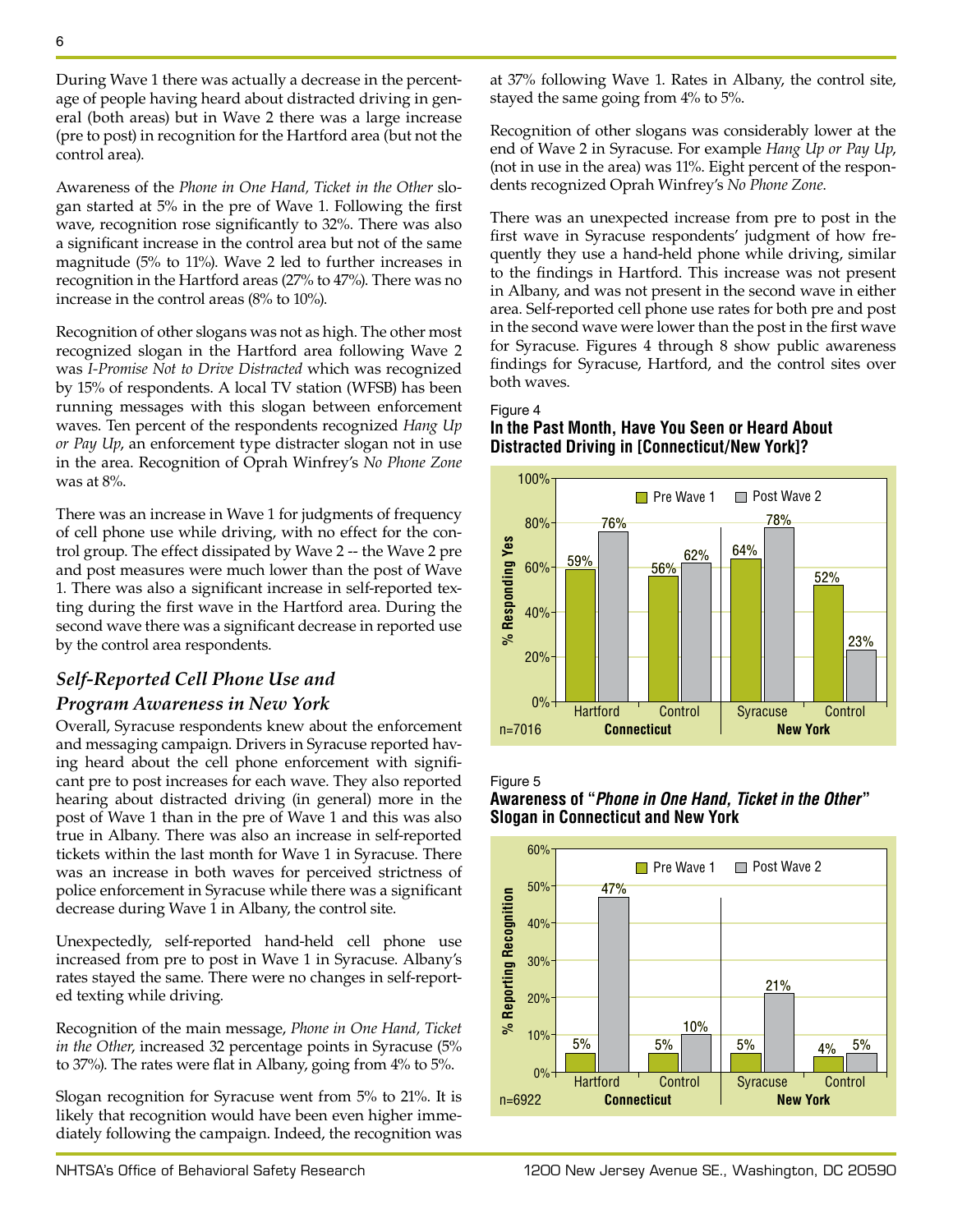#### Figure 6

## **What do you think the chances are of getting a ticket if you use a hand-held cellular phone while driving?**







#### Figure 8



**In the past month, have you seen or heard about police enforcement focused on hand-held cellular phone use?**

# **Discussion**

The most apparent finding from the first two waves of NHTSA's distracted driving demonstration programs in Syracuse and Hartford is that awareness about cell phone use and texting is remarkably high. About 6 in 10 in both communities had heard something about distracted driving, even before the new *Phone in One Hand, Ticket in the Other* advertisements aired. This most likely reflects the influx in media discussing the issue. Insurance companies, mobile phone providers, and safety organizations have been addressing the dangers of using a cell phone and texting while driving, especially for teens, and have sponsored advertisements on national television. State legislatures have passed texting and cell phone bans. The U.S. Department of Transportation held a summit in Washington, DC, in September 2009 bringing together over 250 researchers, government agencies, industry representatives, public advocates, and elected officials to discuss what could be done to reduce the preventable deaths and injuries that distracted driving is causing in America. The President issued an Executive order advising Federal workers to "put it down." In January 2010 Oprah started the *No Phone Zone* and on April 30, the Oprah Winfrey Show launched a "No Phone Zone Day" with a live TV broadcast, rallies in six cities – Atlanta, Boston, Detroit, Chicago, Los Angeles, and Washington – and a national public service announcement campaign.

Despite the national attention and motorists' beliefs that distracted driving by others is a dangerous activity, surveys show that motorists are willing to engage in the behavior themselves. Changing driver behavior presents a challenge, but high visibility enforcement campaigns are a proven countermeasure in a variety of traffic safety areas. The intent of a high visibility enforcement campaign is not to issue tickets. Rather, the intent is to deter drivers from engaging in that particular behavior in the first place. In order words, if drivers violate a particular law, there should be a high certainty that they will receive a ticket. While issuing one citation to a motorist may persuade that person to avoid that offense in the future (known as specific deterrence), highly visible enforcement seeks to have 100 or 1,000 other drivers know about that one citation so they choose to avoid that behavior (general deterrence).

The new slogan, *Phone in One Hand, Ticket in the Other*, proved effective in conveying the message of increased cell phone enforcement to the public. Nearly 50% of respondents in Hartford and 20% in Syracuse reported that they had seen and heard about the program after just the first wave of the program. People reported having heard about the enforcement, recognized the increased strictness of the police, and thought that their chance of getting a ticket if they used a hand-held cell phone increased. An interesting anomaly in the public awareness data is that self-reported use of a handheld cell phone actually increased during the first wave, before finally decreasing at the end of the second wave. One